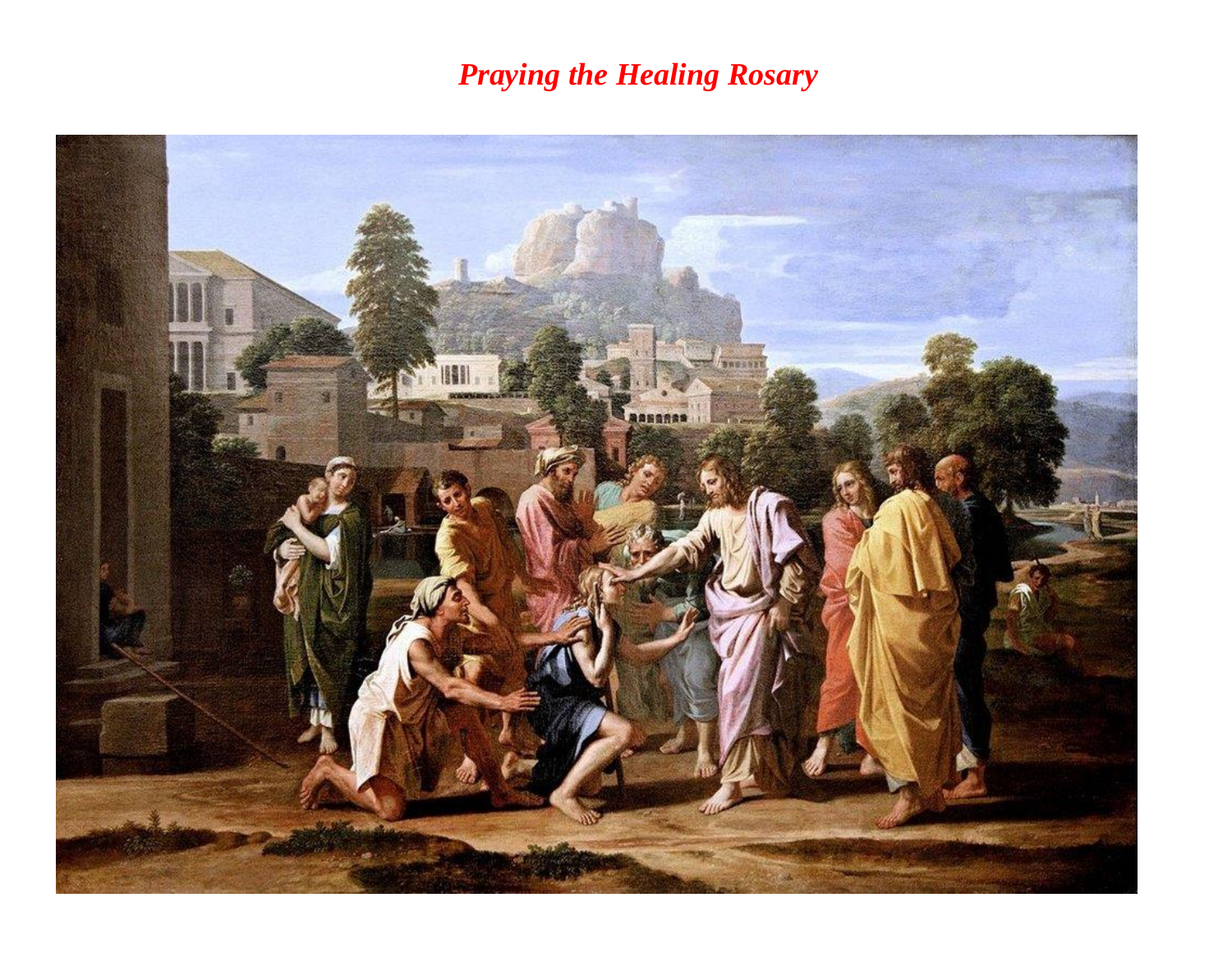# **Outline of the Rosary**

#### **Prologue**

In the name of the Father, Son and Holy Spirit (make the sign of the Cross)

# **Prayer before Praying the Rosary**

# **Petitions**

Start the healing Rosary with petitions for the sick and other intentions. All who are present may offer prayers

# **The Apostles Creed**

**Our Father**

**Three Hail Mary – Faith, Hope and Charity**

**Gloria** ·

# **O my Jesus**

# **The Five Mysteries**

The Healing of a Paralytic The Woman with aHemorrhage The Man Born Blind The Adulteress The Healing of a Boy With a Demon

# **Announce First Mystery**

# **Our Father**

10 sets of Verses, each followed by Hail Mary

# **Gloria**

# **O my Jesus**

Continue this process through the remaining Mysteries

# **Epilogue**

Hail Holy Queen **Prayer after the Rosary**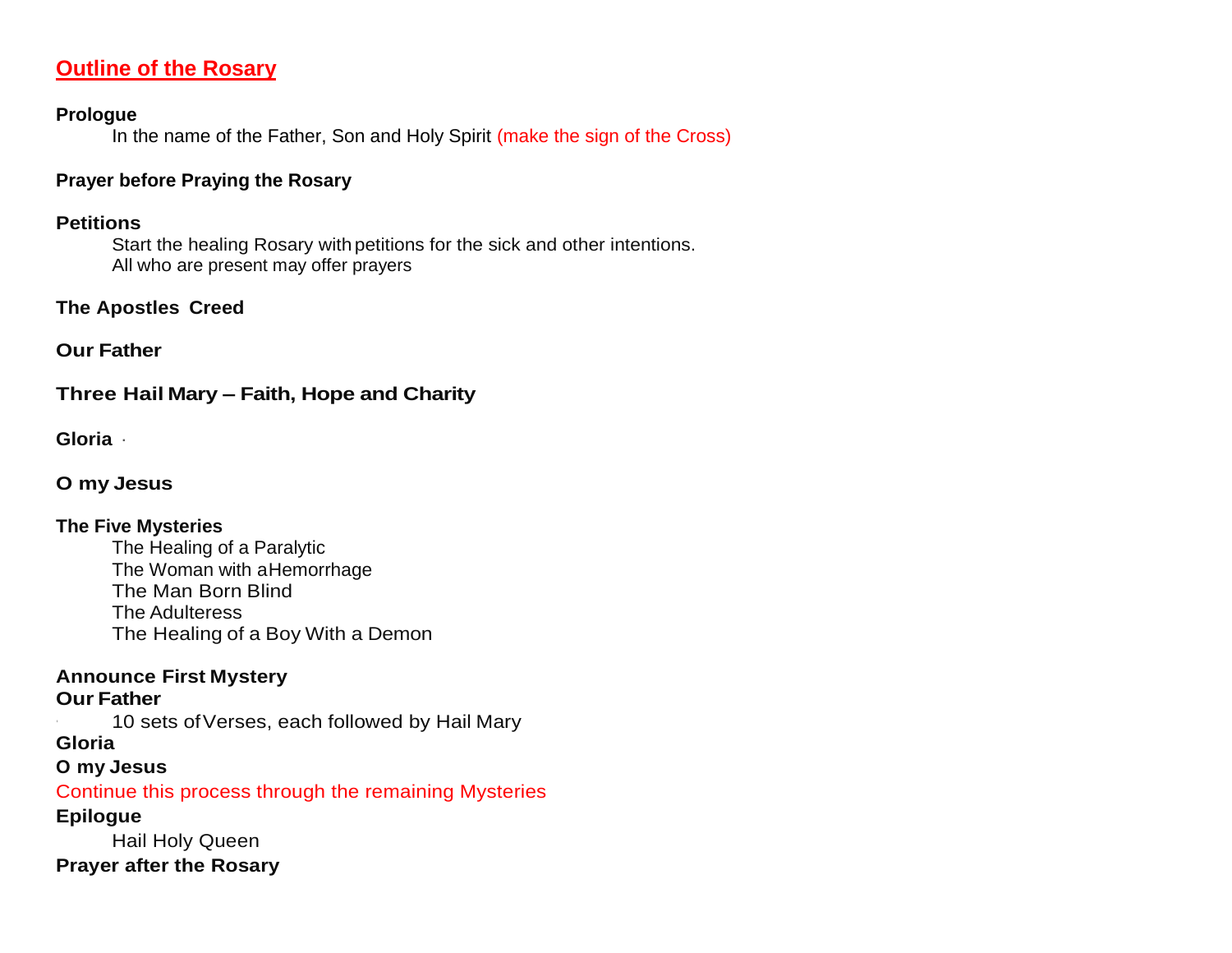# *Prayers of the Rosary*

#### **Prologue**

(V) In the name of the Father, the Son and the Holy Spirit (make the sign of the cross)

# **Prayer before the Rosary**

Queen of the Holy Rosary, you have deigned to come to Fatima and Medjugorje, to reveal to the three shepherd children and six visionaries, the treasures of grace hidden in the Rosary. Inspire my heart with a sincere love of this devotion, in order that by meditating on the Mysteries of our Redemption which are recalled in it, I may obtain peace for the world, the conversion of sinners, and the favor which I ask of you in this Rosary (Mention your request). I ask it for the greater glory of God, for your own honor, and for the good of souls, especially for my own. Amen

# **Petitions**

Prayers for the sick and troubled. All may offer prayers and petitions.

# **The Apostles Creed**

- (V) I believe in God; the Father almighty, creator of heaven and earth. I believe in Jesus Christ, his only son, our Lord. He was conceived by the power of the Holy Spirit and born of the Virgin Mary. He suffered under Pontius Pilate, was crucified, died, and was buried. He descended to the dead. On ·the third day he rose again. He ascended into heaven and is seated at the right hand of the Father Almighty. He willcome again to judge the living and the dead.
- (R) Ibelieve in the Holy Spirit, the Holy Catholic Church, the communion of saints, the forgiveness of sins, the resurrection of the body, (**cross yourself**) and the life everlasting. Amen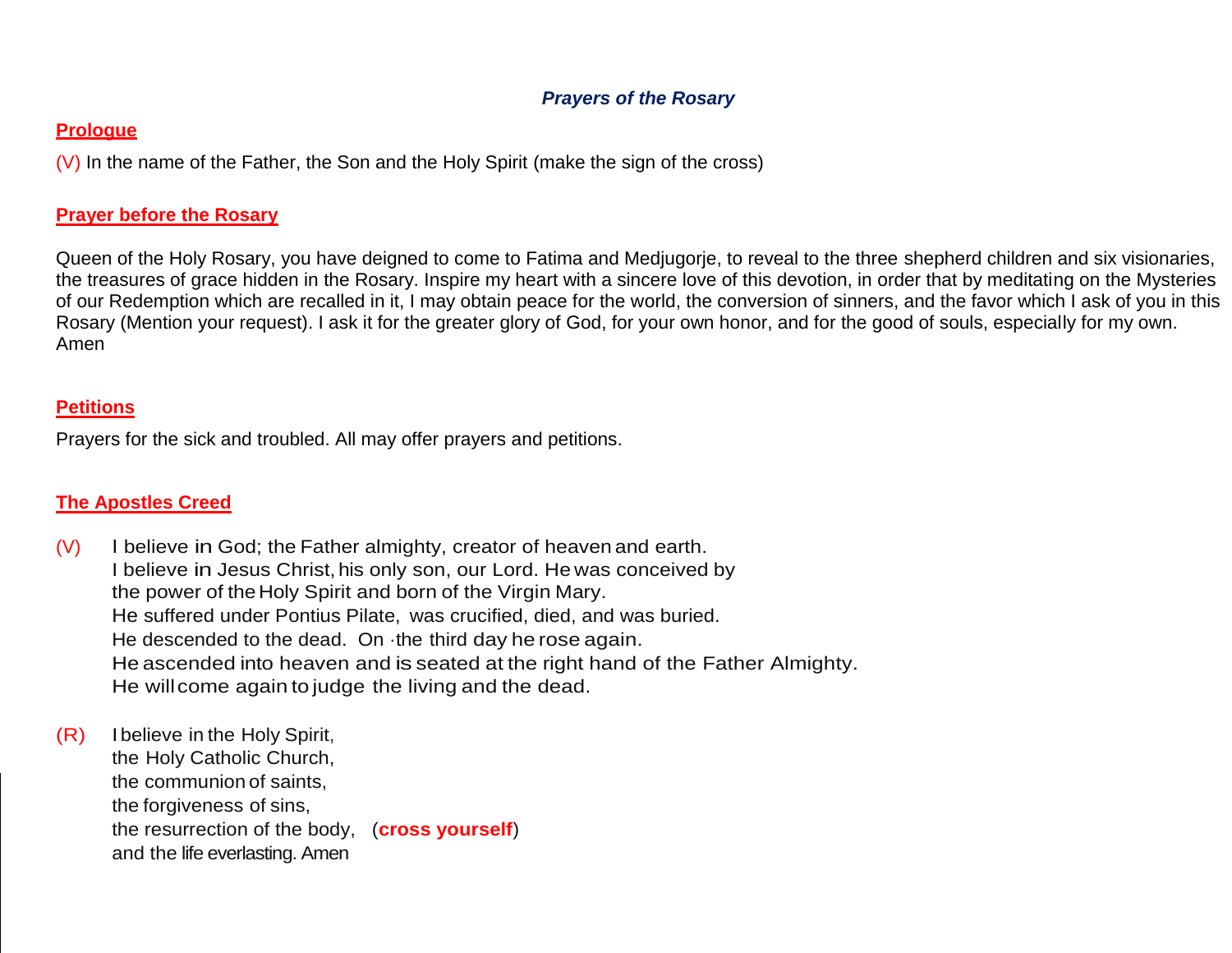# **The Our Father**

- $(V)$  Our Father, Who art in heaven hallowed be Thy name; Thy Kingdom come; Thy will be done; on earth as it is in heaven.
- (R) Give us this day our daily bread; and forgive us our trespasses as we forgive those who trespass against us, and lead us not into temptation; (cross yourself) but deliver us from evil. Amen.

# **Hail Mary – For Faith**

- (V) Hail Mary, full of Grace, the Lord is with thee; blessed art thou among women, and blessed is the fruit of Thy womb, Jesus.
- (R) Holy Mary, Mother of God, pray for us sinners, now and at the hour of our death. Amen.

# **Hail Mary – For Hope**

- (V) Hail Mary, full of Grace, the Lord is with thee; blessed art thou among women, and blessed is the fruit of Thy womb, Jesus.
- (R) Holy Mary, Mother of God, pray for us sinners, now and at the hour of our death. Amen.

# **Hail Mary – For Charity**

- (V) Hail Mary, full of Grace, the Lord is with thee; blessed art thou among women, and blessed is the fruit of Thywomb, Jesus.
- (R) Holy Mary, Mother of God, pray for us sinners, now and at the hour of our death. Amen.

- (V) Glory be to the Father, and to the Son, and to the Holy Spirit.
- (R) As itwas inthe beginning, isnow, and evershall be, world without end. Amen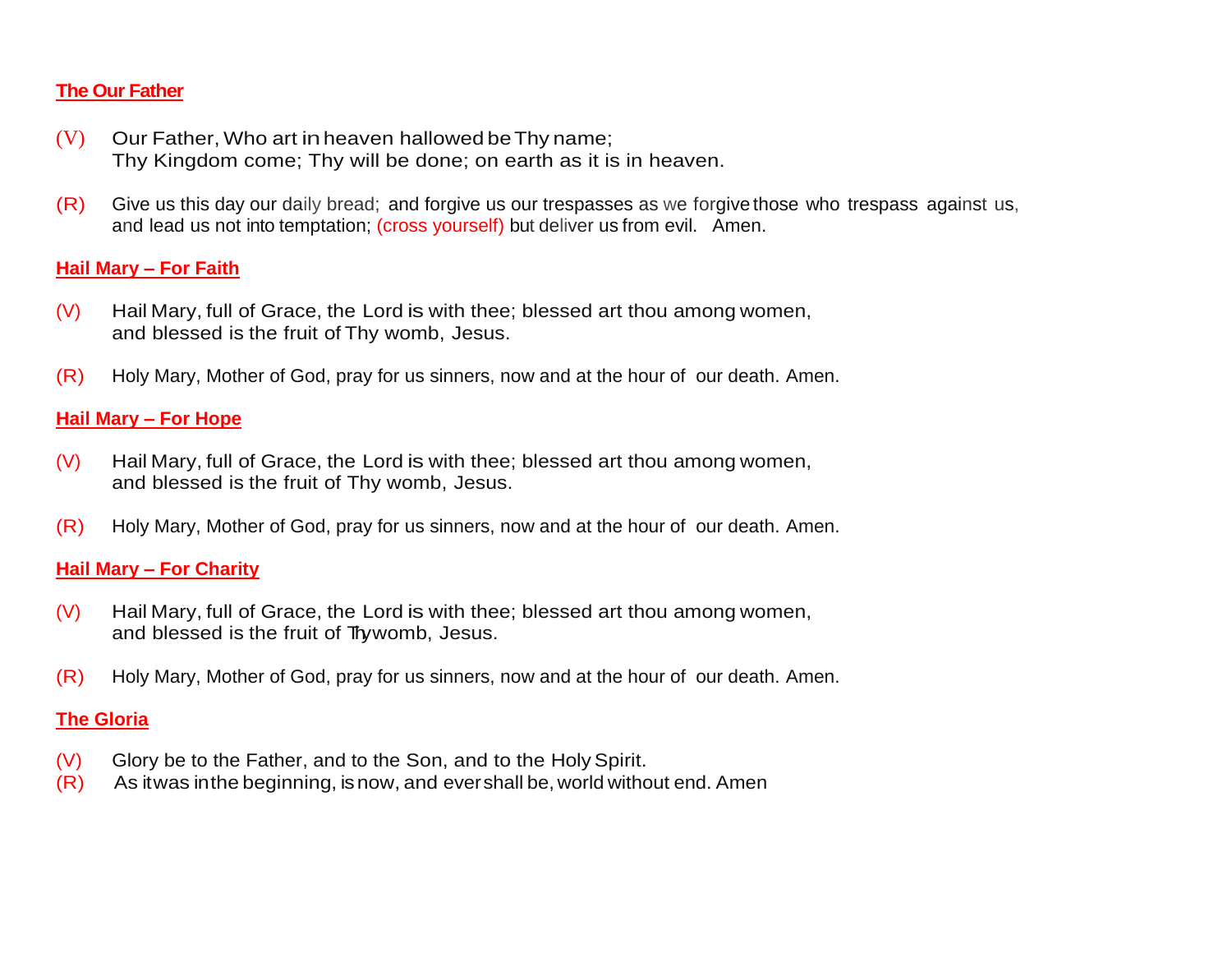(V) Hail, Holy Queen, Mother of Mercy, our life, our sweetness, and our hope. To you do we cry, poor banished children of Eve; to you do we send up our sighs, mourning and weeping inthis vale of tears; turn then, most gracious Advocate, your eyes of mercy towards us andafter this, our exile, show unto us the Blessed fruit of your womb, Jesus.

O Clement, O Loving, O Sweet Virgin Mary,

Pray for us, O Holy Mother of God, that we may be made worthy of the promises of Christ. Amen

(R) O God, whose only begotten Son, by His life, death, and resurrection; has purchased for us the rewards of eternal life, grant, we beseech Thee, that meditating upon these mysteries of the Holy Rosary of the Blessed Virgin Mary, we may imitate what they contain and obtain what they promise,through the same Christ, our Lord. Amen.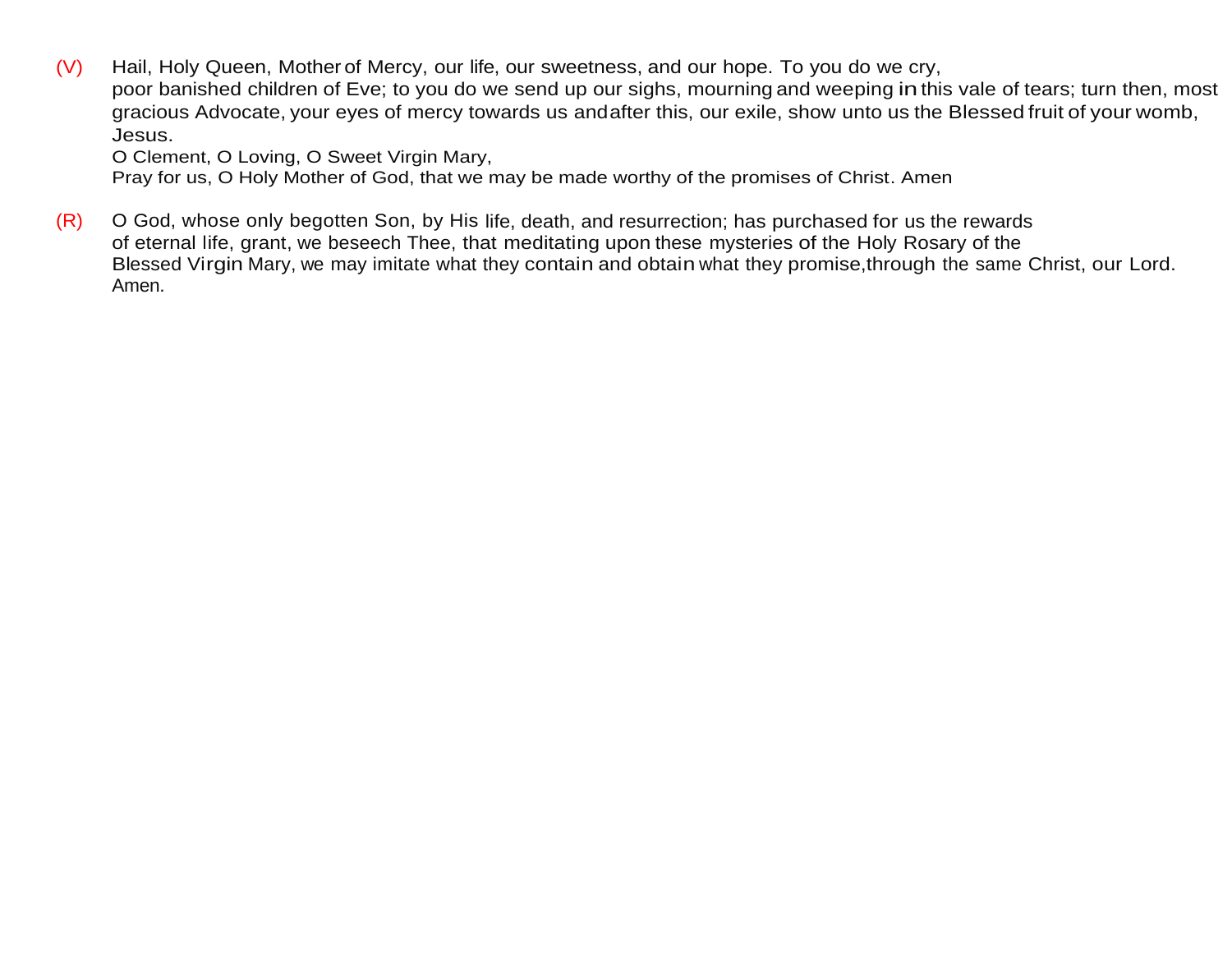#### **First Healing Mystery**

#### **The healing of a Paralytic**

# **The Our Father**

- (V) Our Father, Who art inheaven hallowed beThy name; Thy kingdom come; Thy will be done; on earth as it isinheaven.
- (R) Give us this day our daily bread; and forgive us our trespasses as we forgive those who trespass against us, and lead us not into temptation; (cross yourself) but deliver us from evil. Amen.
- (V) **When Jesus returned to Capernaum, He preached the Word to them.** Hail Mary, full of Grace, the Lord is with thee; blessed art thou among women, and blessed is the fruit of Thy womb, Jesus.
- (R) Holy Mary, Mother of God, pray for us sinners, now and at the hour of our death. Amen.
- (V) **They came bringinghima paralytic carried by four men. UnabletogetnearJesus because of the crowd,they opened the roof above him.** Mark 2:3 Hail Mary, full of Grace, the Lord is with thee; blessed art thou among women, and blessed is the fruit of thy womb, Jesus.
- (R) Holy Mary, Mother of God, pray for us sinners, now and at the hour of our death. Amen.
- (V) **After they had broken through, they lowered the mat on which the paralytic was lying.** Mark 2:4 Hail Mary, full of Grace, the Lord is with thee; blessed art thou among women, and blessed is the fruit of thy womb, Jesus.
- (R) Holy Mary, Mother of God, pray for us sinners, now and at the hour of our death. Amen.
- (V) When Jesus saw their faith, he said to the paralytic, **Mark 2:5** Mark 2:5 **"Child, your sins are forgiven"** Hail Mary, full of Grace, the Lord is with thee; blessed art thou among women, and blessed is the fruit of thy womb, Jesus.
- (R) Holy Mary, Mother of God, pray for us sinners, now and at the hour of our death. Amen.

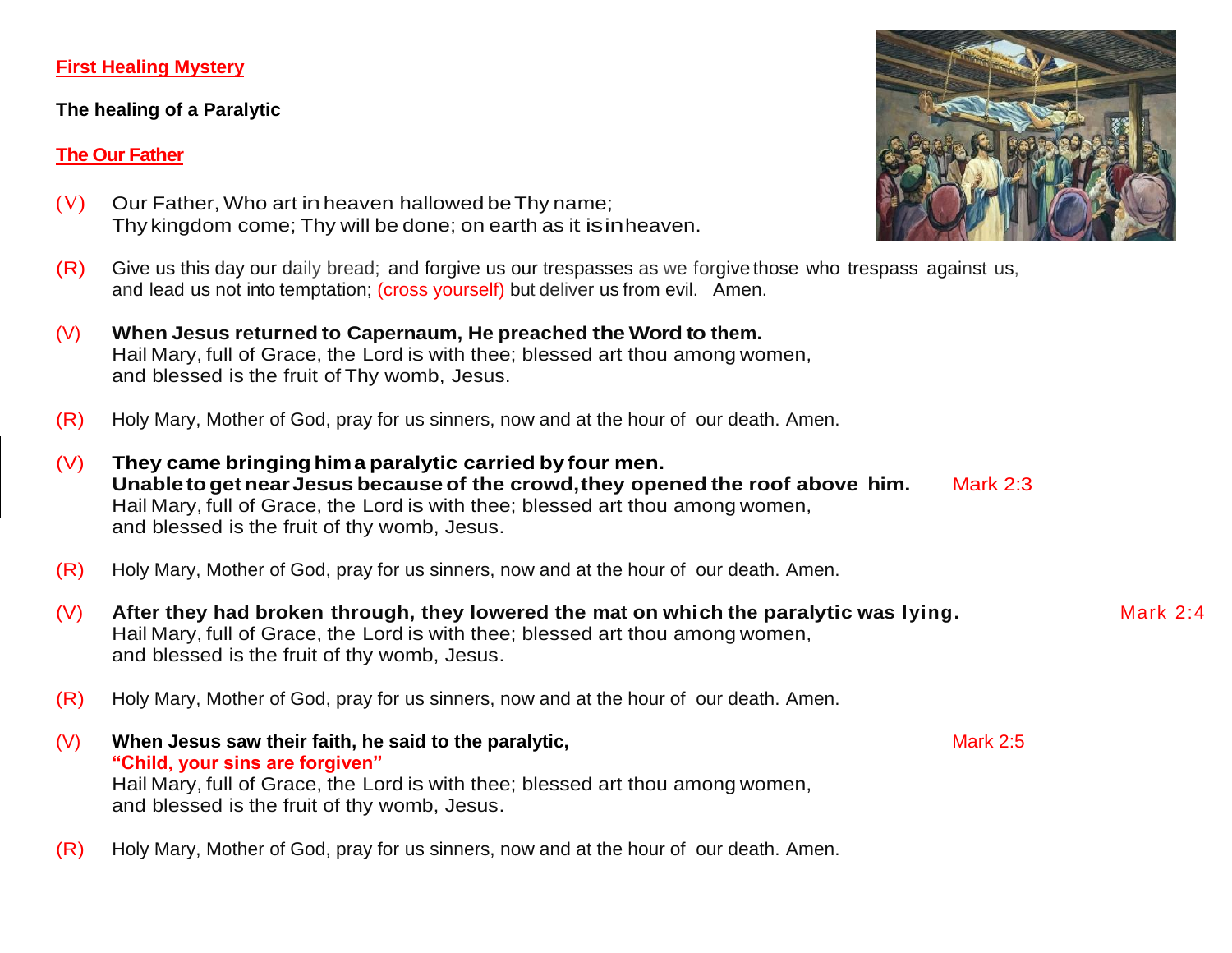| (V) | Now, some of the Scribes were asking themselves; "Why does this man speak this way?<br>He is blaspheming. Who but God can forgive sins?<br>Hail Mary, full of Grace, the Lord is with thee; blessed art thou among women,<br>and blessed is the fruit of thy womb, Jesus.    | Mark 2:6-7       |
|-----|------------------------------------------------------------------------------------------------------------------------------------------------------------------------------------------------------------------------------------------------------------------------------|------------------|
| (R) | Holy Mary, Mother of God, pray for us sinners, now and at the hour of our death. Amen.                                                                                                                                                                                       |                  |
| (V) | Jesus immediately knew in his mind what they were thinking<br>"Why are you thinking such things in your hearts?"<br>Hail Mary, full of Grace, the Lord is with thee; blessed art thou among women,<br>and blessed is the fruit of thy womb, Jesus.                           | <b>Mark 2:8</b>  |
| (R) | Holy Mary, Mother of God, pray for us sinners, now and at the hour of our death. Amen.                                                                                                                                                                                       |                  |
| (V) | "Which is easier to say to the Paralytic, your sins are forgiven or to say<br>Rise, pick up your mat and walk?"<br>Hail Mary, full of Grace, the Lord is with thee; blessed art thou among women,<br>and blessed is the fruit of thy womb, Jesus.                            | <b>Mark 2:9</b>  |
| (R) | Holy Mary, Mother of God, pray for us sinners, now and at the hour of our death. Amen.                                                                                                                                                                                       |                  |
| (V) | "But that you may know that the son of Man has authority to forgive sins on earth"<br>"I say to you, rise, pick up your mat, and go home."<br>Hail Mary, full of Grace, the Lord is with thee; blessed art thou among women,<br>and blessed is the fruit of thy womb, Jesus. | Mark 2:10-11     |
| (R) | Holy Mary, Mother of God, pray for us sinners, now and at the hour of our death. Amen.                                                                                                                                                                                       |                  |
| (V) | And he rose, and immediately took up the pallet and went out before them all;<br>Hail Mary, full of Grace, the Lord is with thee; blessed art thou among women,<br>and blessed is the fruit of thy womb, Jesus.                                                              | <b>Mark 2:12</b> |
| (R) | Holy Mary, Mother of God, pray for us sinners, now and at the hour of our death. Amen.                                                                                                                                                                                       |                  |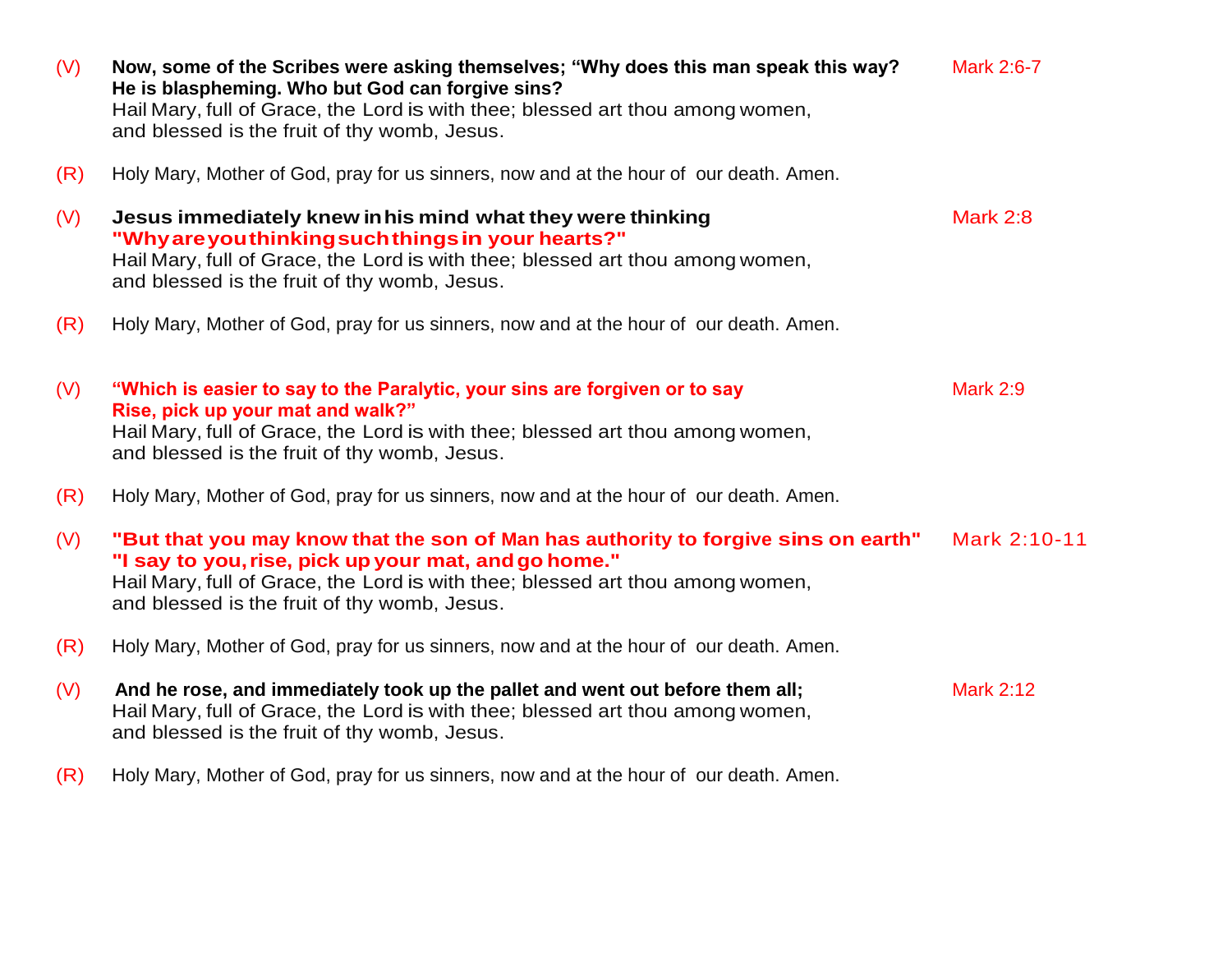- (V) **They were all amazed and glorified God, saying, "We never saw anything like this!"** Mark 2:12 Hail Mary, full of Grace, the Lord is with thee; blessed art thou among women, and blessed is the fruit ofThy womb, Jesus.
- (R) Holy Mary, Mother of God, pray for us sinners, now and at the hour of our death. Amen.

- (V) Glory be to the Father, and to the Son, and to the HolySpirit.
- (R) As itwas inthe beginning, isnow, and ever shall be, world without end. Amen
- $(V)$  O my Jesus, forgive us our sins; save us from the fires of Hell; lead all souls to Heaven Especially those in most need of Thy Mercy.
- (R) Jesus, Mary, and Joseph, we love you. Save the souls of the unborn children, All Priests and religious and all marriages and families.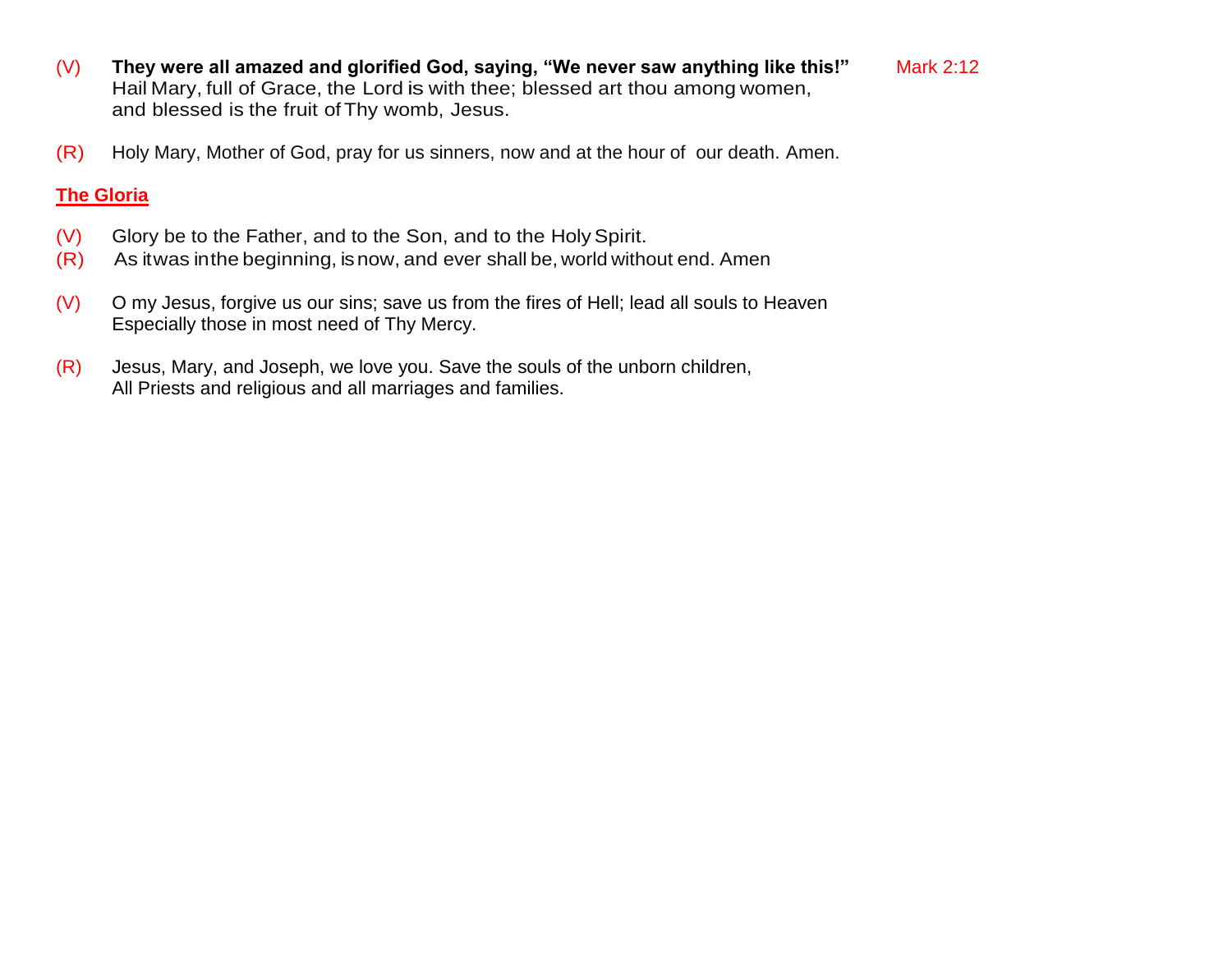#### **The Second Healing Mystery**

#### **The Woman with a hemorrhage**

# **The Our Father**

- $(V)$  Our Father, Who art in heaven hallowed be Thy name; Thy kingdom come; Thy will be done; on earth as it isinheaven.
- (R) Give us this day our daily bread; and forgive us our trespasses as we forgive those who trespass against us, and lead us not into temptation; (cross yourself) but deliver us from evil. Amen.
- (V) And there was a woman who had had a flow of blood for twelve years, Matt 5:25 Hail Mary, full of Grace, the Lord is with thee; blessed art thou among women, and blessed is the fruit of Thy womb, Jesus. (R) Holy Mary, Mother of God, pray for us sinners, now and at the hour of our death. Amen. (V) **She had suffered much under many physicians, and had spent all that she had,** Matt 5:26 **and was no better but rather grew worse.** Hail Mary, full of Grace, the Lord is with thee; blessed art thou among women, and blessed is the fruit of Thy womb, Jesus (R) Holy Mary, Mother of God, pray for us sinners, now and at the hour of our death. Amen (V) **She had heard the reports about Jesus, and came up behind him in the crowd** Matt 5:27 **and touched his garment**. Hail Mary, full of Grace, the Lord is with thee; blessed art thou among women, and blessed is the fruit of Thy womb, Jesus.
- (R) Holy Mary, Mother of God, pray for us sinners, now and at the hour of our death. Amen.
- (V) For she said, "If I touch even his garments, I shall be made well." Matt 5:28 Hail Mary, full of Grace, the Lord is with thee; blessed art thou among women, and blessed is the fruit of thy womb, Jesus.
- (R) Holy Mary, Mother of God, pray for us sinners, now and at the hour of our death. Amen.

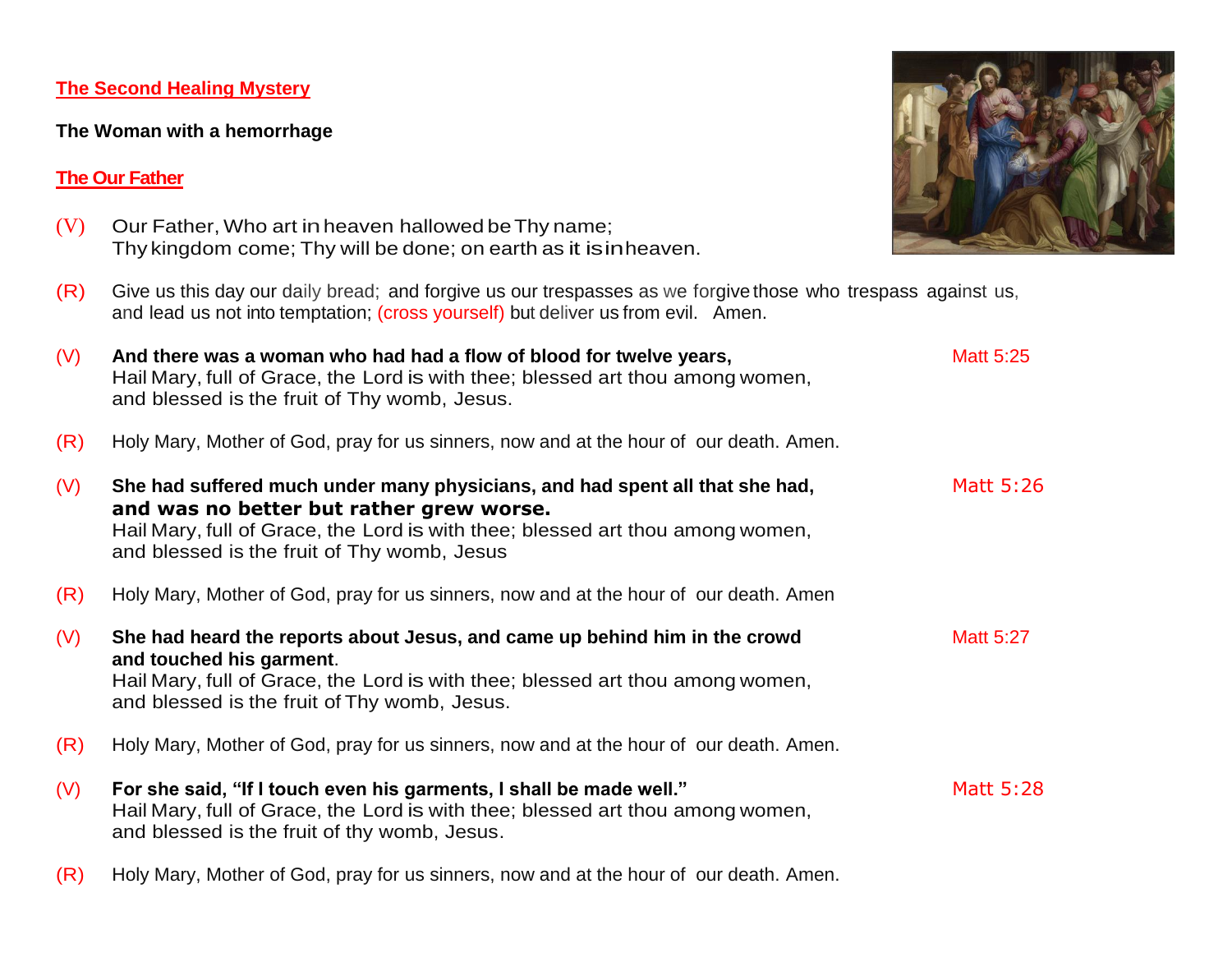| (V) | And immediately the hemorrhage ceased; and she felt in her body<br>that she was healed of her disease                                                                                                                                                                                 | <b>Matt 5:29</b> |
|-----|---------------------------------------------------------------------------------------------------------------------------------------------------------------------------------------------------------------------------------------------------------------------------------------|------------------|
|     | Hail Mary, full of Grace, the Lord is with thee; blessed art thou among women,<br>and blessed is the fruit of thy womb, Jesus.                                                                                                                                                        |                  |
| (R) | Holy Mary, Mother of God, pray for us sinners, now and at the hour of our death. Amen.                                                                                                                                                                                                |                  |
| (V) | And Jesus, perceiving in himself that power had gone forth from him,<br>immediately turned about in the crowd, and said, "Who touched my garments?"<br>Hail Mary, full of Grace, the Lord is with thee; blessed art thou among women,<br>and blessed is the fruit of thy womb, Jesus. | <b>Matt 5:30</b> |
| (R) | Holy Mary, Mother of God, pray for us sinners, now and at the hour of our death. Amen.                                                                                                                                                                                                |                  |
| (V) | And his disciples said to him, "You see the crowd pressing around you,<br>and yet you say, 'Who touched me?""                                                                                                                                                                         | <b>Matt 5:31</b> |
|     | Hail Mary, full of Grace, the Lord is with thee; blessed art thou among women,<br>and blessed is the fruit of thy womb, Jesus.                                                                                                                                                        |                  |
| (R) | Holy Mary, Mother of God, pray for us sinners, now and at the hour of our death. Amen.                                                                                                                                                                                                |                  |
| (V) | And he looked around to see who had done it. But the woman, knowing what<br>had been done to her, came in fear and trembling<br>Hail Mary, full of Grace, the Lord is with thee; blessed art thou among women,<br>and blessed is the fruit of thy womb, Jesus.                        | <b>Matt 5:32</b> |
| (R) | Holy Mary, Mother of God, pray for us sinners, now and at the hour of our death. Amen.                                                                                                                                                                                                |                  |
| (V) | and fell she down before him and told him the whole truth.<br>Hail Mary, full of Grace, the Lord is with thee; blessed art thou among women,<br>and blessed is the fruit of Thy womb, Jesus.                                                                                          | Matt 5:33        |
| (R) | Holy Mary, Mother of God, pray for us sinners, now and at the hour of our death. Amen.                                                                                                                                                                                                |                  |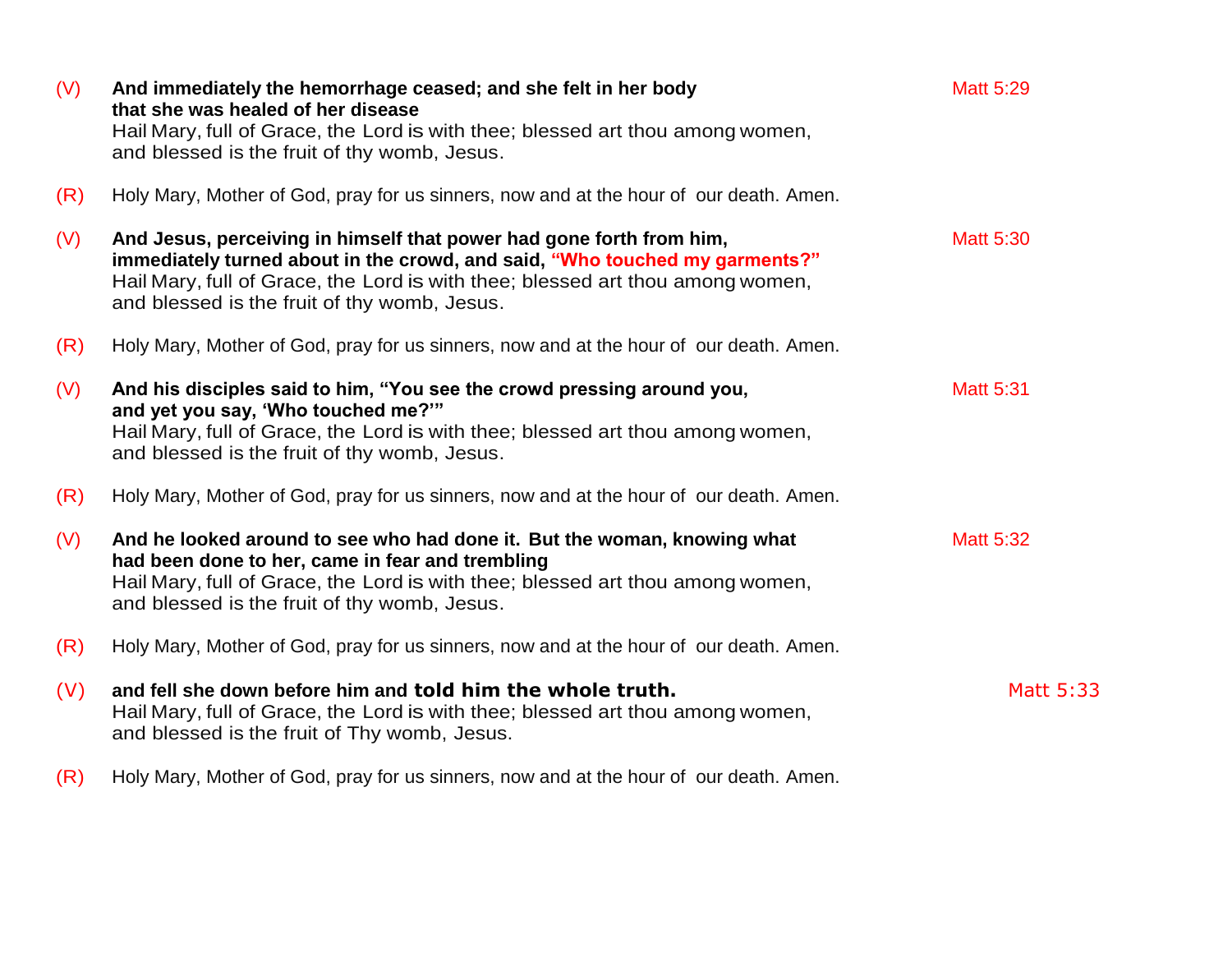(V) And he said to her, "Daughter, your faith has made you well; **And has made you well** and the said to her, "Daughter, your faith has made you well; **Matt 5:34 go in peace and be healed of your disease."** Hail Mary, full of Grace, the Lord is with thee; blessed art thou among women,

and blessed is the fruit of thy womb, Jesus.

(R) Holy Mary, Mother of God, pray for us sinners, now and at the hour of our death. Amen.

- (V) Glory be to the Father, and to the Son, and to the HolySpirit.
- (R) As itwas inthe beginning, isnow, and evershall be, world without end. Amen
- (V) O my Jesus, forgive us our sins; save us from the fires of Hell; lead all souls to Heaven Especially those in most need of Thy Mercy.
- (R) Jesus, Mary, and Joseph, we love you. Save the souls of the unborn children, All Priests and religious and all marriages and families.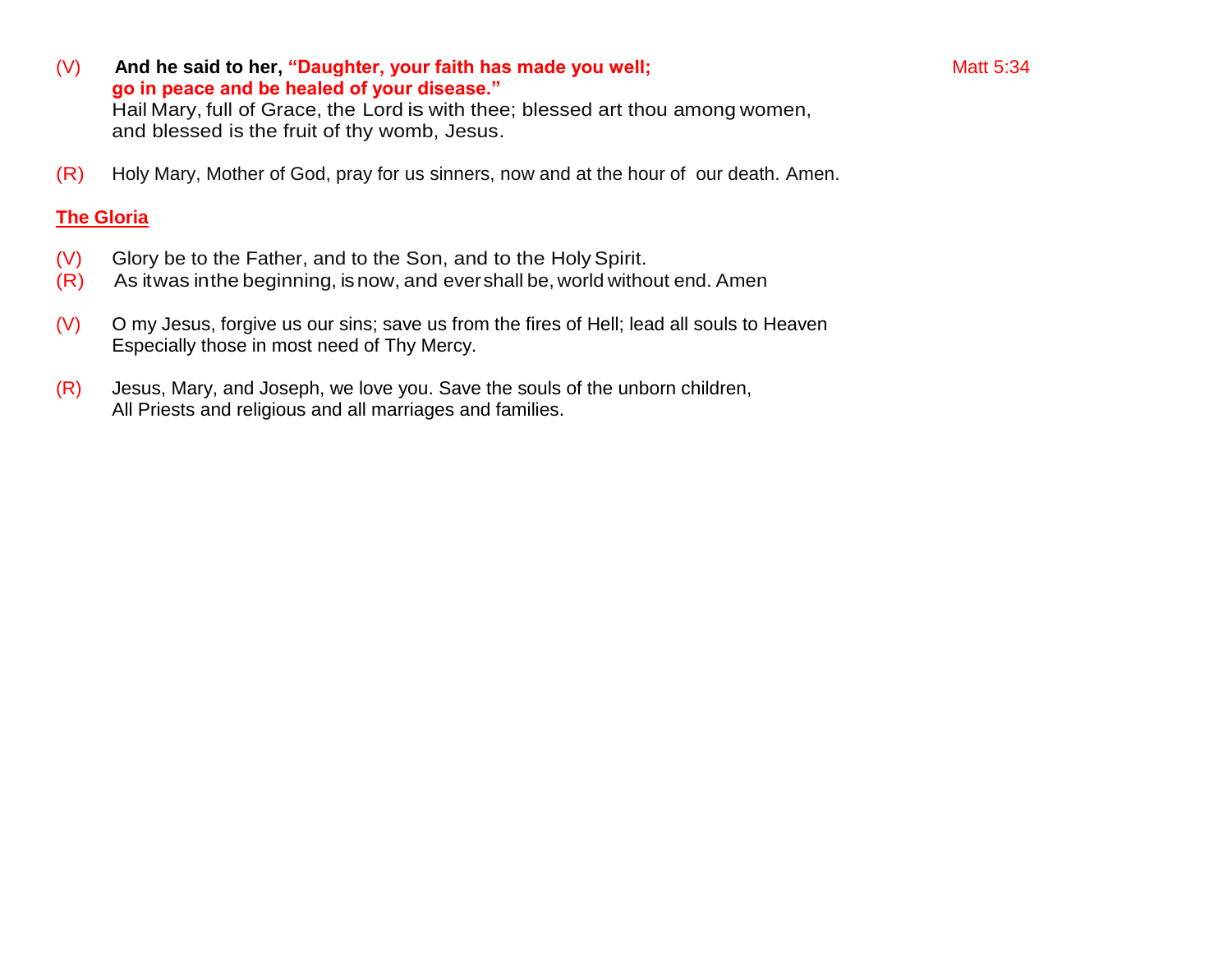#### **The Third Healing Mystery**

#### **The Man born blind**

#### **The Our Father**

- $(V)$  Our Father, Who art in heaven hallowed be Thy name; Thy kingdom come; Thy will be done; on earth as it isinheaven.
- (R) Give us this day our daily bread; and forgive us our trespasses as we forgive those who trespass against us, and lead us not into temptation; (cross yourself) but deliver us from evil. Amen.
- (V) As he passed by, he saw a man blind from his birth  $\frac{1}{2}$  and  $\frac{1}{2}$  and  $\frac{1}{2}$  and  $\frac{1}{2}$  and  $\frac{1}{2}$  and  $\frac{1}{2}$  and  $\frac{1}{2}$  and  $\frac{1}{2}$  and  $\frac{1}{2}$  and  $\frac{1}{2}$  and  $\frac{1}{2}$  and  $\frac{1}{2}$  and Hail Mary, full of Grace, the Lord is with thee; blessed art thou among women, and blessed is the fruit of Thy womb, Jesus. (R) Holy Mary, Mother of God, pray for us sinners, now and at the hour of our death. Amen. (V) **And his disciples asked him, "Rabbi, who sinned,** John 9:2 **this man or his parents, that he was born blind?"** Hail Mary, full of Grace, the Lord is with thee; blessed art thou among women, and blessed is the fruit of Thy womb, Jesus. (R) Holy Mary, Mother of God, pray for us sinners, now and at the hour of our death. Amen. (V) **Jesus answered, "It was not that this man sinned, or his parents, but that the works** John 9:3 **of God might be made manifest in him"** Hail Mary, full of Grace, the Lord is with thee; blessed art thou among women, and blessed is the fruit of Thy womb, Jesus. (R) Holy Mary, Mother of God, pray for us sinners, now and at the hour of our death. Amen. (V) **"We must work the works of him who sent me, while it is day;** Shape Wohn 9:4 **night comes when no one can work."** Hail Mary, full of Grace, the Lord is with thee; blessed art thou among women, and blessed is the fruit of Thy womb, Jesus. (R) Holy Mary, Mother of God, pray for us sinners, now and at the hour of our death. Amen.

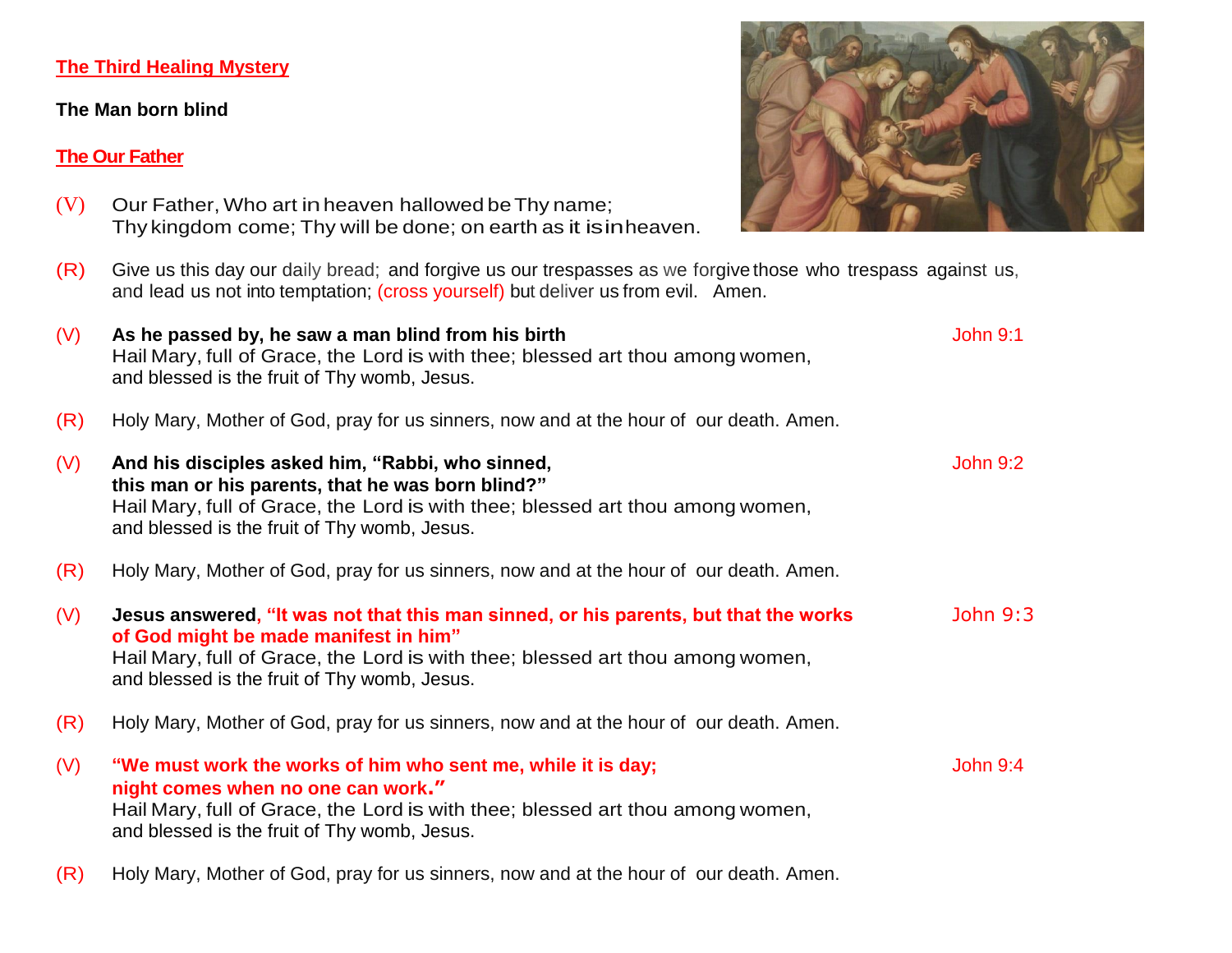| (V) | "As long as I am in the world, I am the light of the world."<br>Hail Mary, full of Grace, the Lord is with thee; blessed art thou among women,<br>And blessed is the fruit of Thy womb, Jesus.                                                                                | John 9:5         |
|-----|-------------------------------------------------------------------------------------------------------------------------------------------------------------------------------------------------------------------------------------------------------------------------------|------------------|
| (R) | Holy Mary, Mother of God, pray for us sinners, now and at the hour of our death. Amen.                                                                                                                                                                                        |                  |
| (V) | As he said this, he spat on the ground and made clay of the spittle and anointed<br>the man's eyes with the clay<br>Hail Mary, full of Grace, the Lord is with thee; blessed art thou among women,<br>and blessed is the fruit of Thy womb, Jesus.                            | <b>John 9:6</b>  |
| (R) | Holy Mary, Mother of God, pray for us sinners, now and at the hour of our death. Amen.                                                                                                                                                                                        |                  |
| (V) | saying to him, "Go, wash in the pool of Silo'am" (which means Sent).<br>So, he went and washed and came back seeing.<br>Hail Mary, full of Grace, the Lord is with thee; blessed art thou among women,<br>and blessed is the fruit of Thy womb, Jesus.                        | <b>John 9:7</b>  |
| (R) | Holy Mary, Mother of God, pray for us sinners, now and at the hour of our death. Amen.                                                                                                                                                                                        |                  |
| (V) | Jesussaid, "Do you believe in the Son of Man?"<br>He said, "I do believe Lord," and he worshipped Him.<br>Hail Mary, full of Grace, the Lord is with thee; blessed art thou among women,<br>and blessed is the fruit of Thy womb, Jesus.                                      | John 9:35,38     |
| (R) | Holy Mary, Mother of God, pray for us sinners, now and at the hour of our death. Amen.                                                                                                                                                                                        |                  |
| (V) | Then Jesus said" I came into this world for judgement, so that those who do not see<br>might see and those that do see might become blind."<br>Hail Mary, full of Grace, the Lord is with thee; blessed art thou among women,<br>and blessed is the fruit of Thy womb, Jesus. | <b>John 9:39</b> |
| (R) | Holy Mary, Mother of God, pray for us sinners, now and at the hour of our death. Amen.                                                                                                                                                                                        |                  |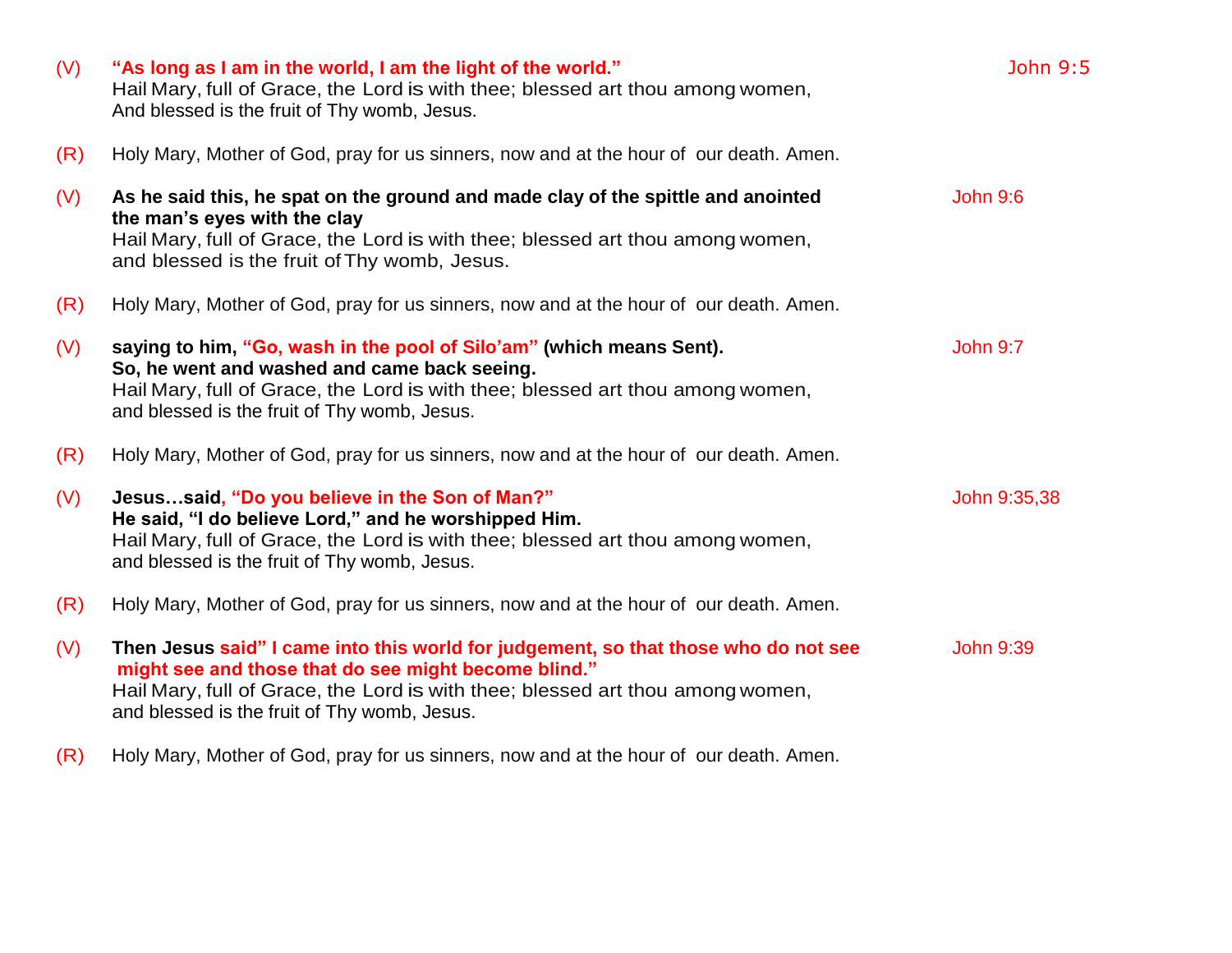- (V) Jesus said to them, "If you were blind, you would have no guilt; John 9:41 **but now that you say, 'We see,' your guilt remains.** Hail Mary, full of Grace, the Lord is with thee; blessed art thou among women, and blessed is the fruit of Thy womb, Jesus.
- (R) Holy Mary, Mother of God, pray for us sinners, now and at the hour of our death. Amen.

- (V) Glory be to the Father, and to the Son, and to the HolySpirit.
- (R) As itwas inthe beginning, isnow, and ever shall be, world without end. Amen
- (V) O my Jesus, forgive us our sins; save us from the fires of Hell; lead all souls to Heaven Especially those in most need of Thy Mercy.
- (R) Jesus, Mary, and Joseph, we love you. Save the souls of the unborn children, All Priests and religious and all marriages and families.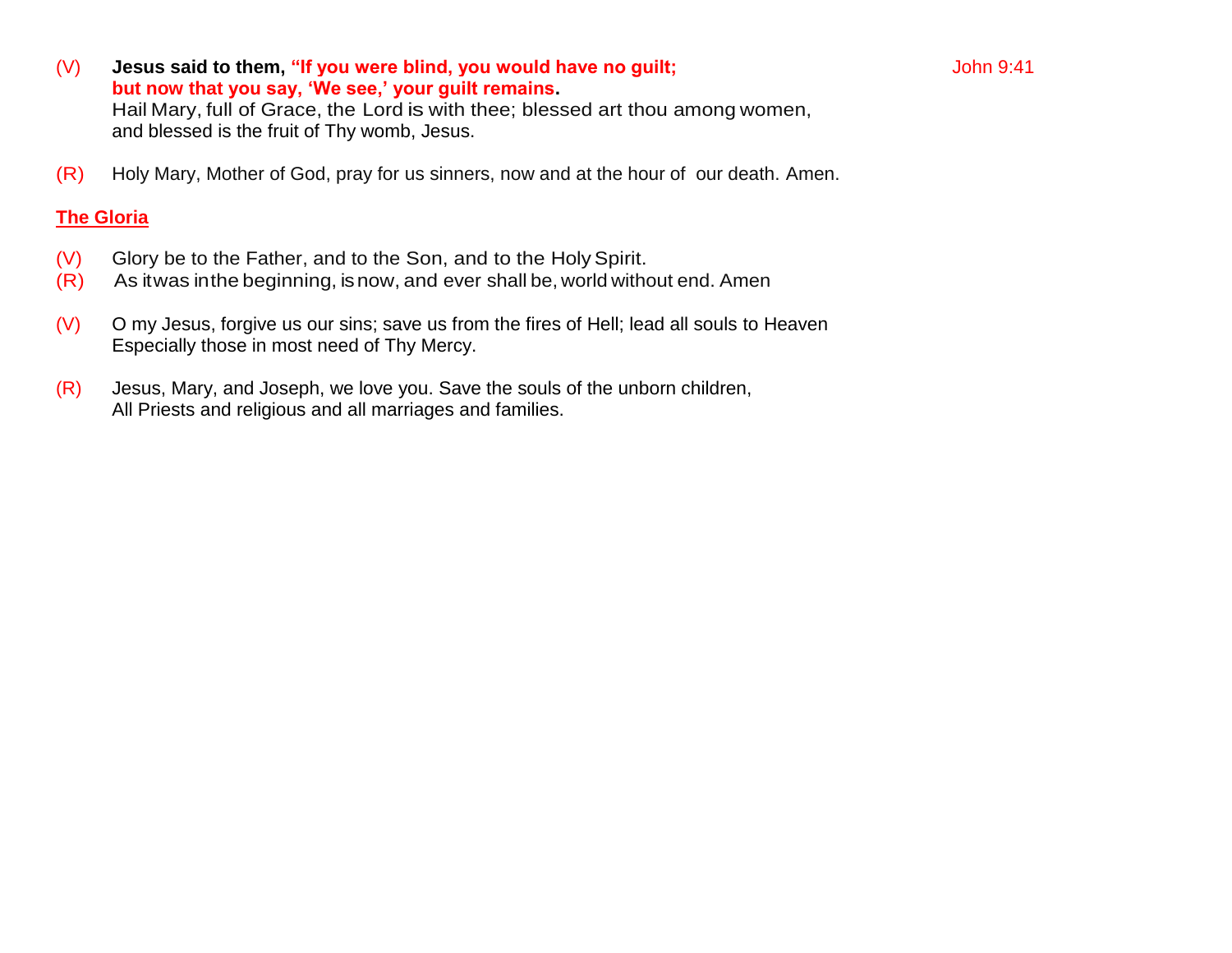# **The Fourth Healing Mystery**

#### **The Adulteress**

#### **The Our Father**

- (V) Our Father, Who art inheaven hallowed beThy name; Thy kingdom come; Thy will be done; on earth as it isinheaven.
- (R) Give us this day our daily bread; and forgive us our trespasses as we forgive those who trespass against us, and lead us not into temptation; (cross yourself) but deliver us from evil. Amen.

| (V) | Early in the morning he came again to the temple; all the people came to him,<br>and he sat down and taught them.<br>Hail Mary, full of Grace, the Lord is with thee; blessed art thou among women,<br>and blessed is the fruit of Thy womb, Jesus. | John $8:2$      |
|-----|-----------------------------------------------------------------------------------------------------------------------------------------------------------------------------------------------------------------------------------------------------|-----------------|
| (R) | Holy Mary, Mother of God, pray for us sinners, now and at the hour of our death. Amen.                                                                                                                                                              |                 |
| (V) | The scribes and the Pharisees brought a woman who had been caught in adultery,<br>and placing her in the midst<br>Hail Mary, full of Grace, the Lord is with thee; blessed art thou among women,<br>And blessed is the fruit of Thy womb, Jesus.    | John $8:3$      |
| (R) | Holy Mary, Mother of God, pray for us sinners, now and at the hour of our death. Amen.                                                                                                                                                              |                 |
| (V) | they said to him, "Teacher, this woman has been caught in the act of adultery".<br>Hail Mary, full of Grace, the Lord is with thee; blessed art thou among women,<br>and blessed is the fruit of Thy womb, Jesus.                                   | John 8:4        |
| (R) | Holy Mary, Mother of God, pray for us sinners, now and at the hour of our death. Amen.                                                                                                                                                              |                 |
| (V) | Now in the law Moses commanded us to stone such. What do you say about her?"<br>Hail Mary, full of Grace, the Lord is with thee; blessed art thou among women,<br>and blessed is the fruit of Thy womb, Jesus.                                      | <b>John 8:5</b> |

(R) Holy Mary, Mother of God, pray for us sinners, now and at the hour of our death. Amen.

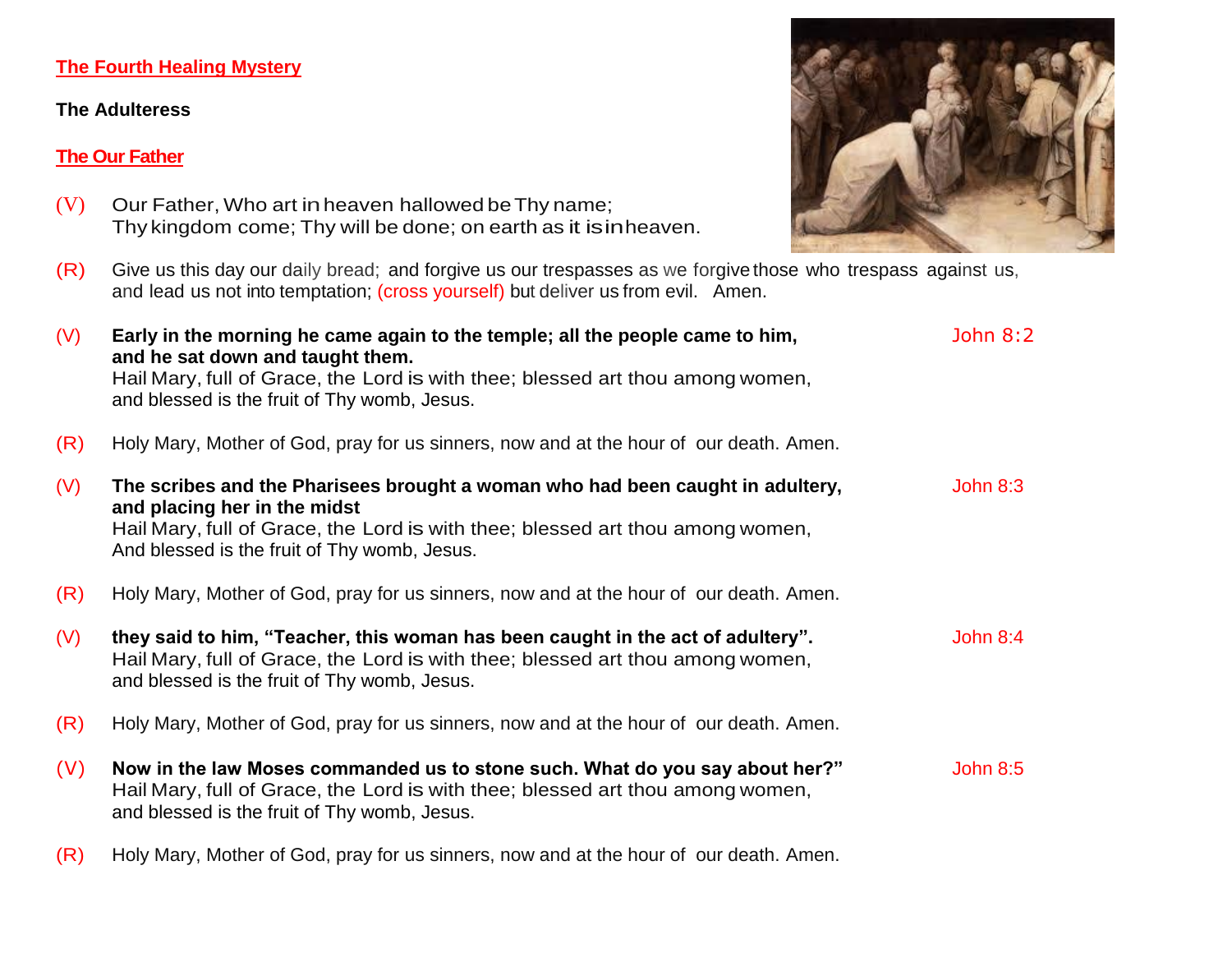| (V) | This they said to test him, that they might have some charge to bring against him.<br>Jesus bent down and wrote with his finger on the ground.<br>Hail Mary, full of Grace, the Lord is with thee; blessed art thou among women,<br>and blessed is the fruit of Thy womb, Jesus.  | <b>John 8:6</b>  |
|-----|-----------------------------------------------------------------------------------------------------------------------------------------------------------------------------------------------------------------------------------------------------------------------------------|------------------|
| (R) | Holy Mary, Mother of God, pray for us sinners, now and at the hour of our death. Amen.                                                                                                                                                                                            |                  |
| (V) | And as they continued to ask him, he stood up and said to them,<br>"Let him who is without sin among you be the first to throw a stone at her."<br>Hail Mary, full of Grace, the Lord is with thee; blessed art thou among women,<br>and blessed is the fruit of Thy womb, Jesus. | John 8:7         |
| (R) | Holy Mary, Mother of God, pray for us sinners, now and at the hour of our death. Amen.                                                                                                                                                                                            |                  |
| (V) | And once more he bent down and wrote with his finger on the ground.<br>Hail Mary, full of Grace, the Lord is with thee; blessed art thou among women,<br>and blessed is the fruit of Thy womb, Jesus.                                                                             | <b>John 8:8</b>  |
| (R) | Holy Mary, Mother of God, pray for us sinners, now and at the hour of our death. Amen.                                                                                                                                                                                            |                  |
| (V) | But when they heard it, they went away, one by one, beginning with the eldest,<br>and Jesus was left alone with the woman standing before him.<br>Hail Mary, full of Grace, the Lord is with thee; blessed art thou among women,<br>and blessed is the fruit of Thy womb, Jesus.  | <b>John 8:9</b>  |
| (R) | Holy Mary, Mother of God, pray for us sinners, now and at the hour of our death. Amen.                                                                                                                                                                                            |                  |
| (V) | Jesus looked up and said to her, "Woman, where are they? Has no one condemned you?"<br>She said, "No one, Lord."<br>Hail Mary, full of Grace, the Lord is with thee; blessed art thou among women,<br>and blessed is the fruit of Thy womb, Jesus.                                | <b>John 8:10</b> |
| (R) | Holy Mary, Mother of God, pray for us sinners, now and at the hour of our death. Amen.                                                                                                                                                                                            |                  |
| (V) | And Jesus said, "Neither do I condemn you; go, and do not sin again."<br>Hail Mary, full of Grace, the Lord is with thee; blessed art thou among women,<br>and blessed is the fruit of Thy womb, Jesus.                                                                           | <b>John 8:11</b> |
|     |                                                                                                                                                                                                                                                                                   |                  |

(R) Holy Mary, Mother of God, pray for us sinners, now and at the hour of our death. Amen.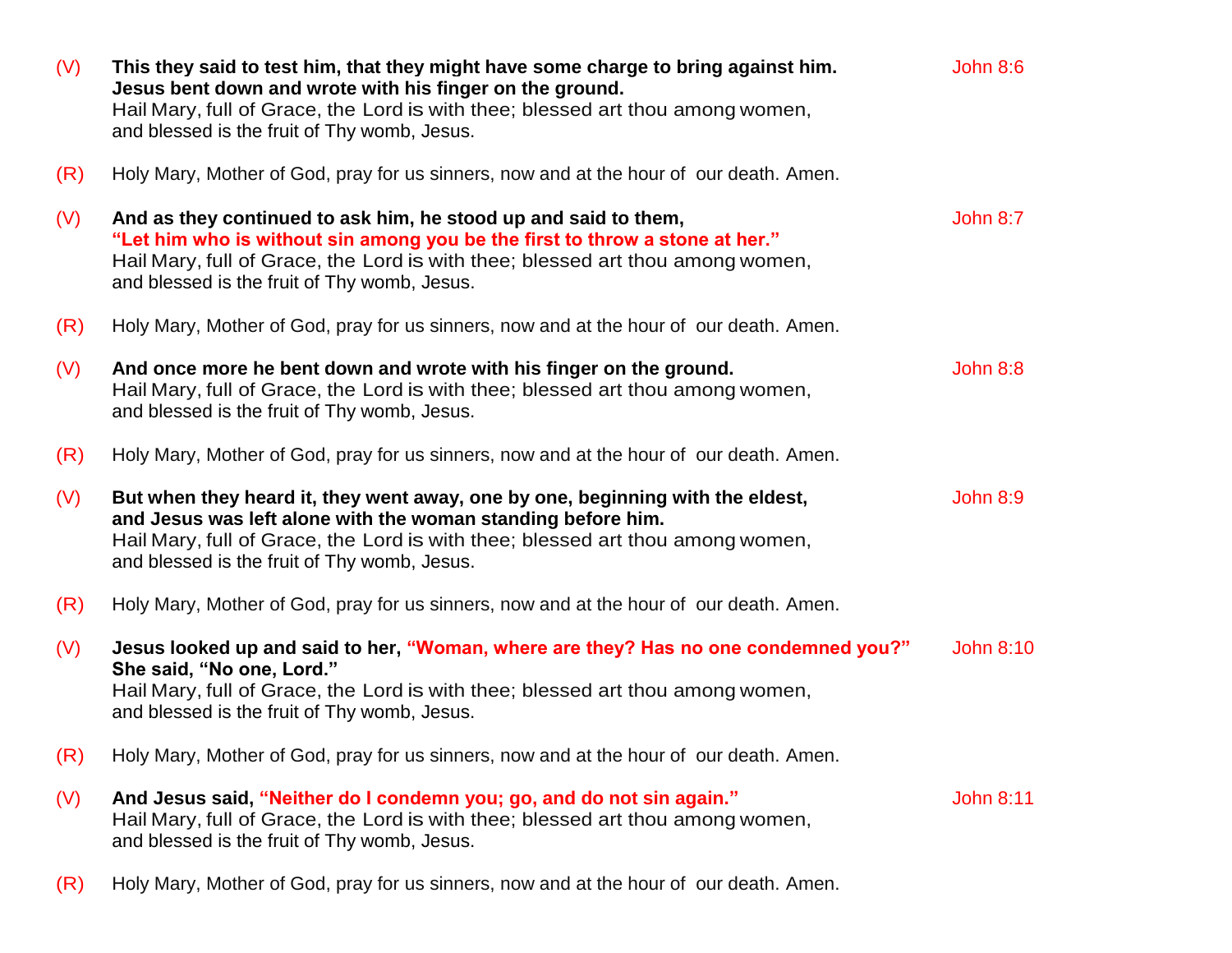- (V) Glory be to the Father, and to the Son, and to the HolySpirit.
- (R) As itwas inthe beginning, isnow, and ever shall be, world without end. Amen
- (V) O my Jesus, forgive us our sins; save us from the fires of Hell; lead all souls to Heaven Especially those in most need of Thy Mercy.
- (R) Jesus, Mary, and Joseph, we love you. Save the souls of the unborn children, All Priests and religious and all marriages and families.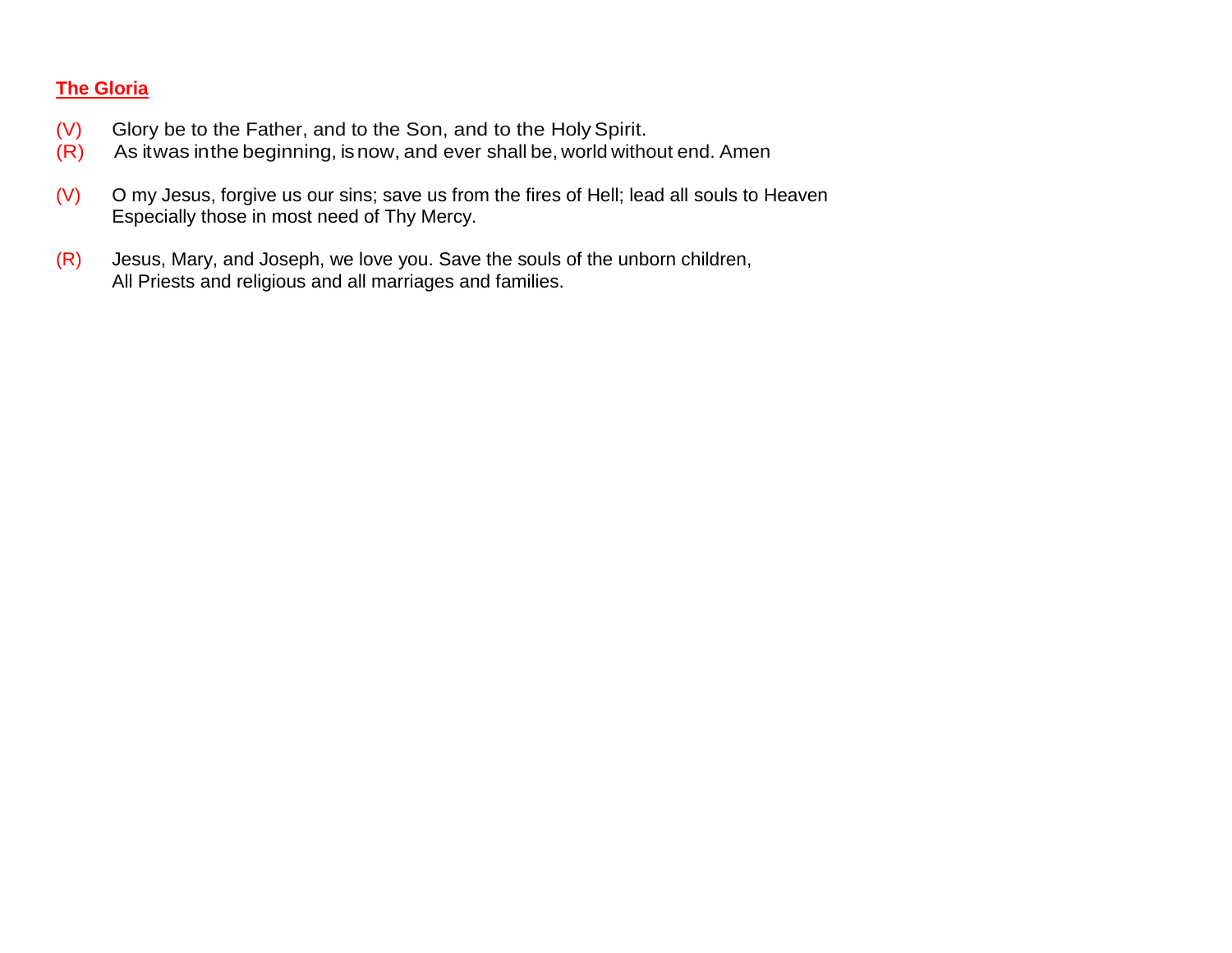#### **The Fifth Healing Mystery**

#### **The Healing of a Boy with a demon**

# **The Our Father**

- $(V)$  Our Father, Who art in heaven hallowed be Thy name; Thy kingdom come; Thy will be done; on earth as it isinheaven.
- (R) Give us this day our daily bread; and forgive us our trespasses as we forgive those who trespass against us, and lead us not into temptation; (cross yourself) but deliver us from evil. Amen.



(R) Holy Mary, Mother of God, pray for us sinners, now and at the hour of our death. Amen.

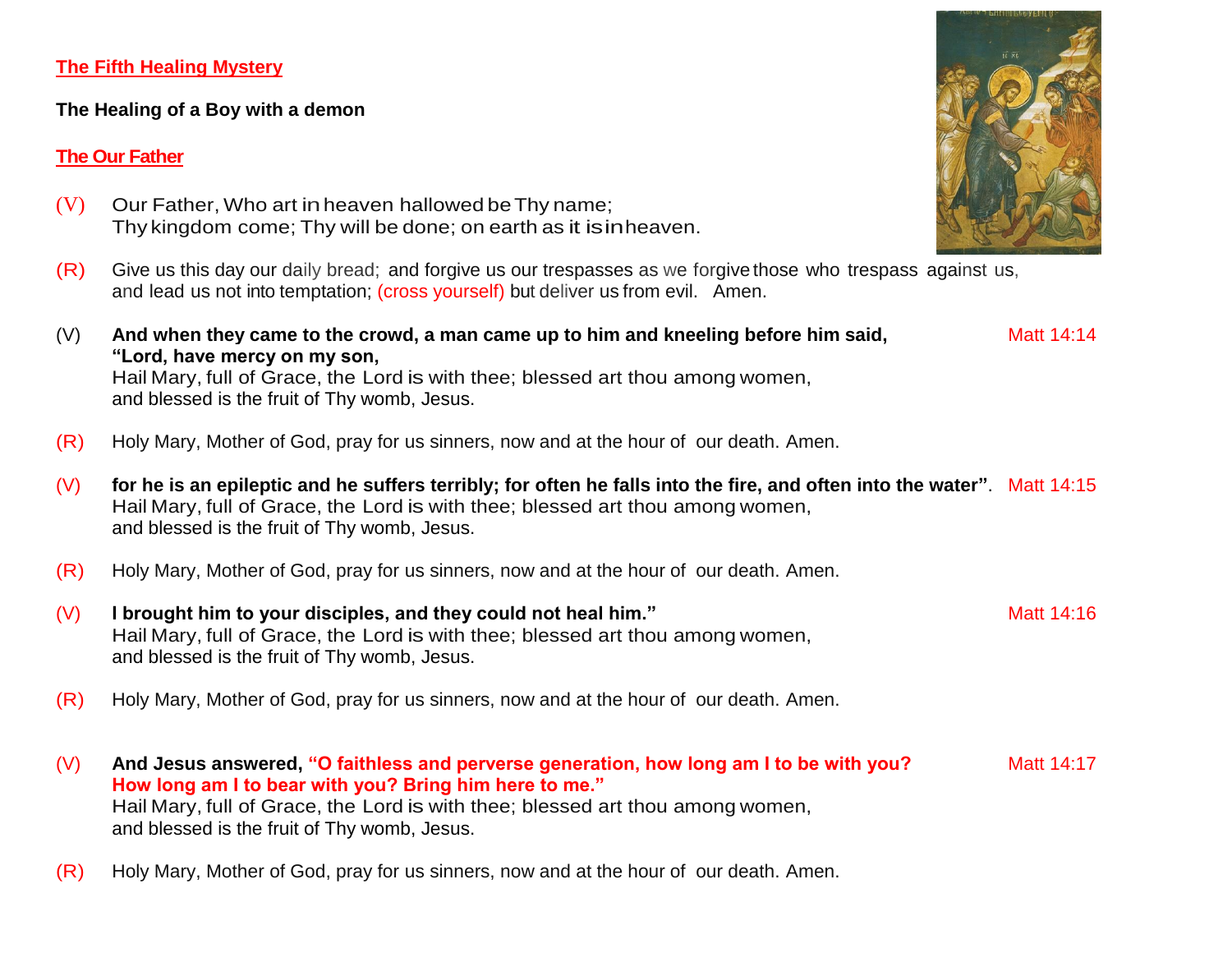| (V) | And Jesus rebuked him, and the demon came out of him, and the boy was cured instantly.<br>Hail Mary, full of Grace, the Lord is with thee; blessed art thou among women,<br>and blessed is the fruit of Thy womb, Jesus.                                                                           | Matt 17:18 |
|-----|----------------------------------------------------------------------------------------------------------------------------------------------------------------------------------------------------------------------------------------------------------------------------------------------------|------------|
| (R) | Holy Mary, Mother of God, pray for us sinners, now and at the hour of our death. Amen.                                                                                                                                                                                                             |            |
| (V) | Then the disciples came to Jesus privately and said, "Why could we not cast it out?"<br>Hail Mary, full of Grace, the Lord is with thee; blessed art thou among women,<br>and blessed is the fruit of Thy womb, Jesus.                                                                             | Matt 17:19 |
| (R) | Holy Mary, Mother of God, pray for us sinners, now and at the hour of our death. Amen.                                                                                                                                                                                                             |            |
| (V) | He said to them, "Because of your little faith."<br>Hail Mary, full of Grace, the Lord is with thee; blessed art thou among women,<br>and blessed is the fruit of Thy womb, Jesus.                                                                                                                 | Matt 17:20 |
| (R) | Holy Mary, Mother of God, pray for us sinners, now and at the hour of our death. Amen.                                                                                                                                                                                                             |            |
| (V) | "For truly, I say to you, if you have faith as a grain of mustard seed, you will say to this mountain,<br>'Move from hence to yonder place,' and it will move; "<br>Hail Mary, full of Grace, the Lord is with thee; blessed art thou among women,<br>and blessed is the fruit of Thy womb, Jesus. | Matt 17:21 |
| (R) | Holy Mary, Mother of God, pray for us sinners, now and at the hour of our death. Amen.                                                                                                                                                                                                             |            |
| (V) | "and nothing will be impossible to you."<br>Hail Mary, full of Grace, the Lord is with thee; blessed art thou among women,<br>and blessed is the fruit of Thy womb, Jesus.                                                                                                                         | Matt 17:21 |
| (R) | Holy Mary, Mother of God, pray for us sinners, now and at the hour of our death. Amen.                                                                                                                                                                                                             |            |
| (V) | "You belong to God, children, and you have conquered them,<br>For the One who is in you is greater than the one who is in the world."<br>Hail Mary, full of Grace, the Lord is with thee; blessed art thou among women,<br>and blessed is the fruit of Thy womb, Jesus.                            |            |
| (R) | Holy Mary, Mother of God, pray for us sinners, now and at the hour of our death. Amen.                                                                                                                                                                                                             |            |